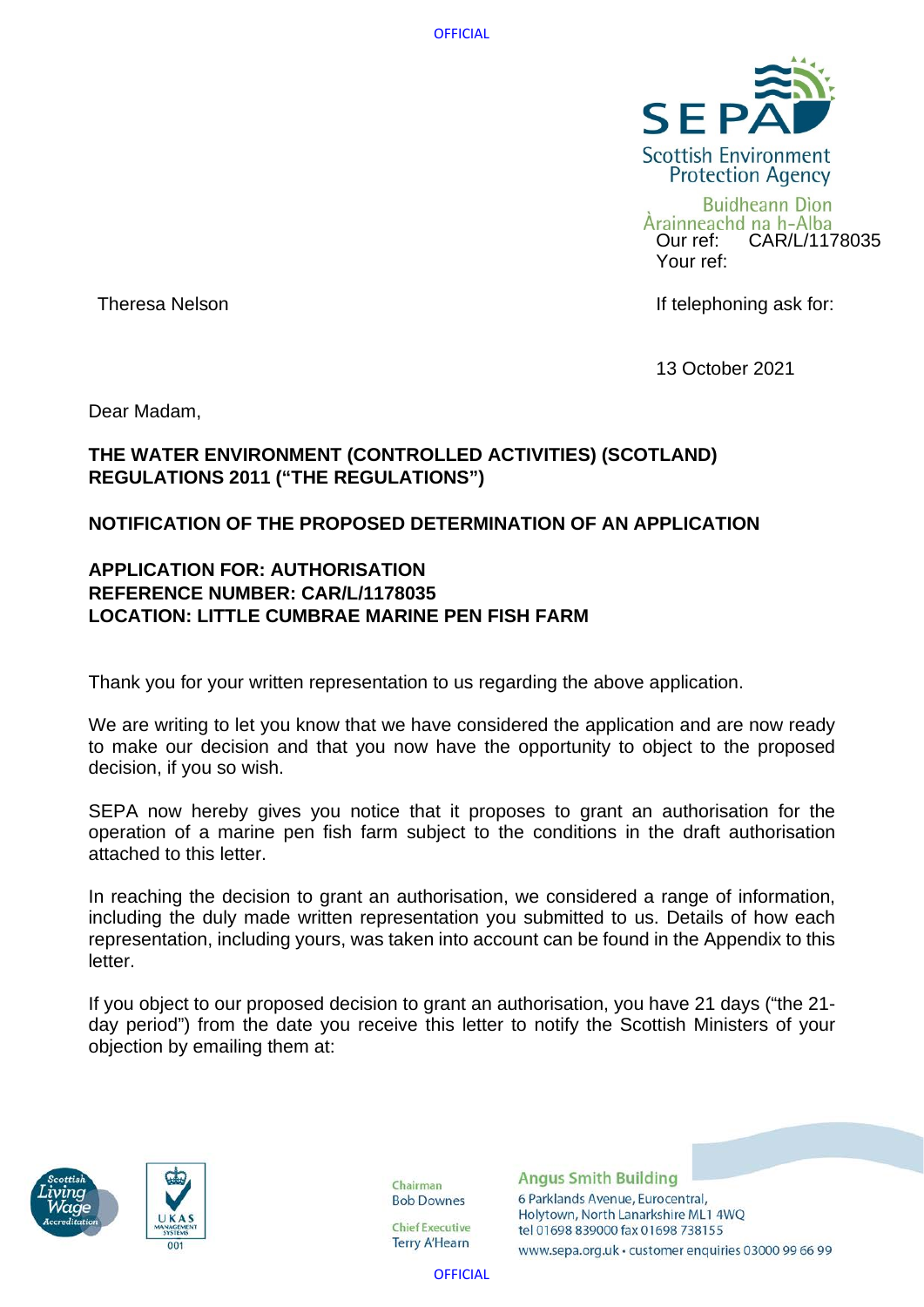## [EQCAT@gov.scot](mailto:EQCAT@gov.scot)

Or by writing to them at the following address:

# **Scottish Ministers, Scottish Government, Environment and Forestry Directorate, Environmental Quality Division, Area 1-D (North), Victoria Quay, Edinburgh EH6 6QQ**

If you, or anyone else, submits a notification objecting to our decision within the 21-day period, the Scottish Ministers may direct us to refer the application to them so that they can make their own determination. This is known as "calling in" an application.

Any such notification **must** also be copied to SEPA at:

## [registry@sepa.org.uk](mailto:registry@sepa.org.uk)

If a notification is sent to the Scottish Ministers **and** copied to SEPA within the 21 day period, our proposed decision to grant a permit will be put on hold until either:

- we receive written notice from the Scottish Ministers that they do not intend to call in the application; or
- a period of 63 days, beginning with the date of service of this notice, has expired and we have received no written notice from the Scottish Ministers.

*Important note, please read*: In order for your objection to the Scottish Ministers to be considered by SEPA you **must** send a copy of your objection notification to us **within 21 days of the date of receipt of this letter**. If we do not receive a copy of any objection to the Scottish Ministers, we may proceed with our determination irrespective of your objection.

If you do not object to our proposal to grant an authorisation, you do not need to take any further action.

If you have any questions regarding this letter, please contact [registry@sepa.org.uk,](mailto:registry@sepa.org.uk) using the reference 'CAR/L/1178035 – Little Cumbrae Marine Pen Fish Farm' in the subject line.

Yours faithfully,

Karen Meade Senior Registry Officer

## **Appendix to 21 Day Notice Letter re: CAR/L/1178035 – Little Cumbrae Marine Pen Fish Farm**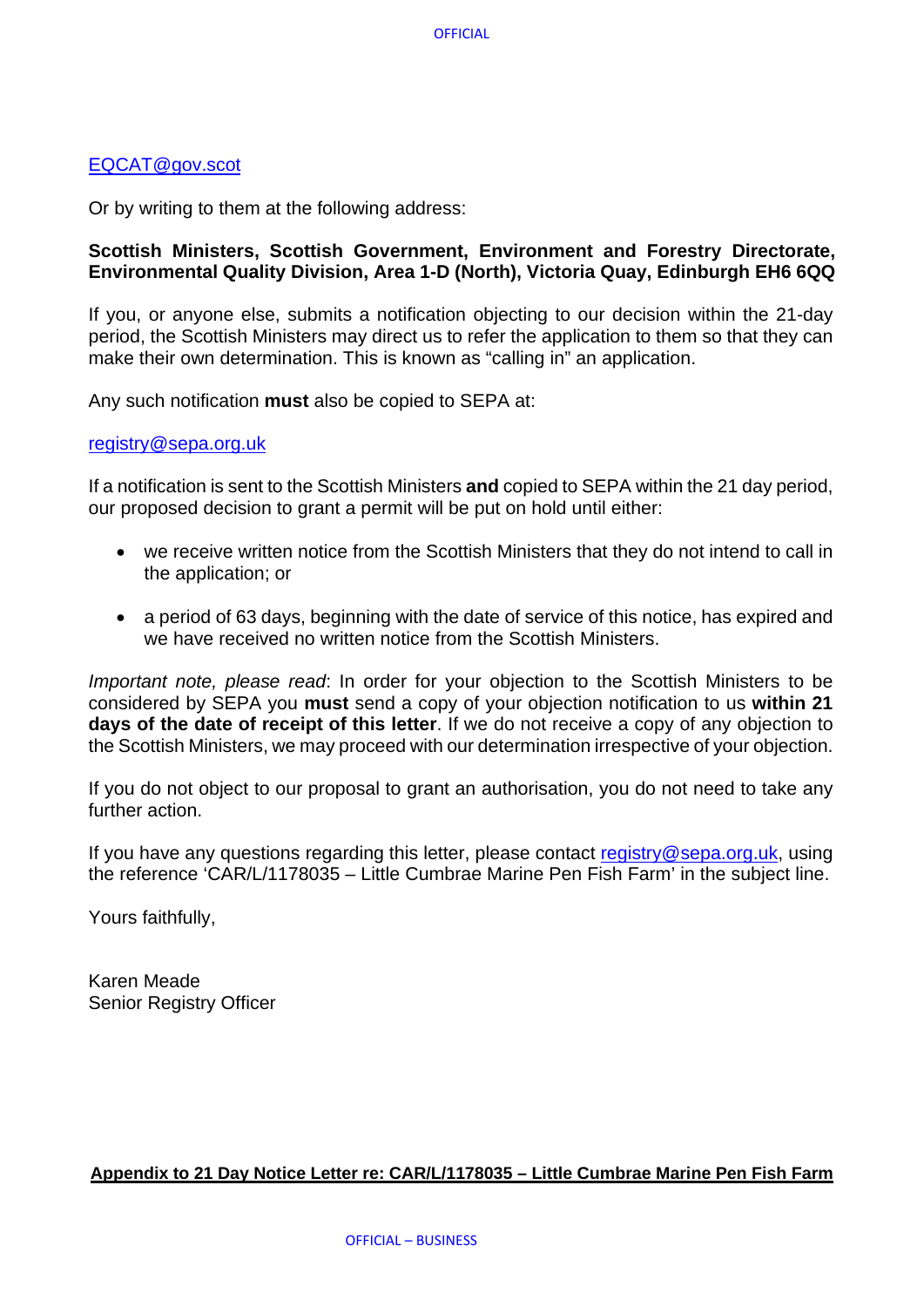Section 1 of this Appendix will address the issues that have been raised by representees that are under the regulatory remit of SEPA under The Water Environment (Controlled Activities) (Scotland) Regulations 2011 or 'CAR'. Section 2 will address the issues that has been raised that do not fall under the regulatory remit of SEPA under CAR.

## **SECTION 1**

#### **Organic wastes and seabed impacts**

Limiting the impact of organic waste deposition on the seabed in the vicinity of the fish farm is a cornerstone of SEPA's licensing approach for Marine Pen Fish Farms (MPFFs).

SEPA was involved in the development of the Depomod models which simulate the transport and deposition of particulate matter (for example fish faeces and waste feed) from MPFFs. AutoDepomod modelling was included as part of this application as was acceptable to SEPA at the time of submission. Since then, the more sophisticated NewDepomod has replaced Autodepomod as the industry standard and an application minimum requirement. As a result, SEPA has undertaken its own NewDepomod modelling of this site as part of the application determination.

The new licensing framework developed by SEPA and introduced in 2019 allows the degradation of an area of seabed around the fish farm known as a 'mixing zone'. It is equivalent to the area of the cages plus 100m in all directions, referred to as the Allowable Mixing Zone (AMZ). This degradation is measured, for example, in terms of the impact of pollution on the populations of animals in the seabed described by an index known as the Infaunal Quality Index (IQI). At the edge of the mixing zone, conditions should be returning to normal as demonstrated by the IQI score being "Good" or better. Additionally, SEPA places limits on the intensity of impacts within the mixing zone, such that even where the predicted footprint does not exceed the 100m mixing zone, the scale of operations at the site can be restricted to ensure that flora and fauna within the mixing zone are not too severely impacted.

In the case of Little Cumbrae fish farm, the AMZ would amount to approximately 160,830m<sup>2</sup>. This would be the maximum area of seabed that would be permitted to be degraded by the operation of the fish farm. The predicted area of degraded seabed for the Little Cumbrae fish farm for the applied for biomass of 2243.8 tonnes is  $178.125$  m<sup>2</sup> which is approximately 111% of the maximum mixing zone that would be permitted. As a result, SEPA has restricted the biomass to 2000t which reduces the predicted area of degraded seabed to 164,375m2 or 102% of the maximum mixing zone that would be permitted (this is within the known 5% margin of error of the model).

#### **Water Column Nutrient Levels**

In assessing water column nutrients e.g., Phosphorus and Nitrogen which could contribute to eutrophication and algal blooms, SEPA consults with Marine Scotland who undertake hydrographic modelling on our behalf. Marine Scotland's consultation response received on 25 May 2021 confirmed that their modelling of the proposal indicated the degree of nutrient enhancement in the water column is predicted to be low and no objection was received. The Firth of Clyde is an uncategorised area under the Scottish Government (Marine Scotland) Locational Guidelines.

#### **Sea Louse Treatment Medicines**

A number of concerns were raised relating to the use of sea louse bath medicines azamethiphos deltamethrin, cypermethrin and hydrogen peroxide. These included the impact on marine life in general, but in particular on commercial shellfish and fish stocks, plankton, kelp and priority marine features. There was also concern for the impacts on an oyster reintroduction program that was initiated in May 2021 at Fairlie Quay Marinas and Largs Yacht Haven.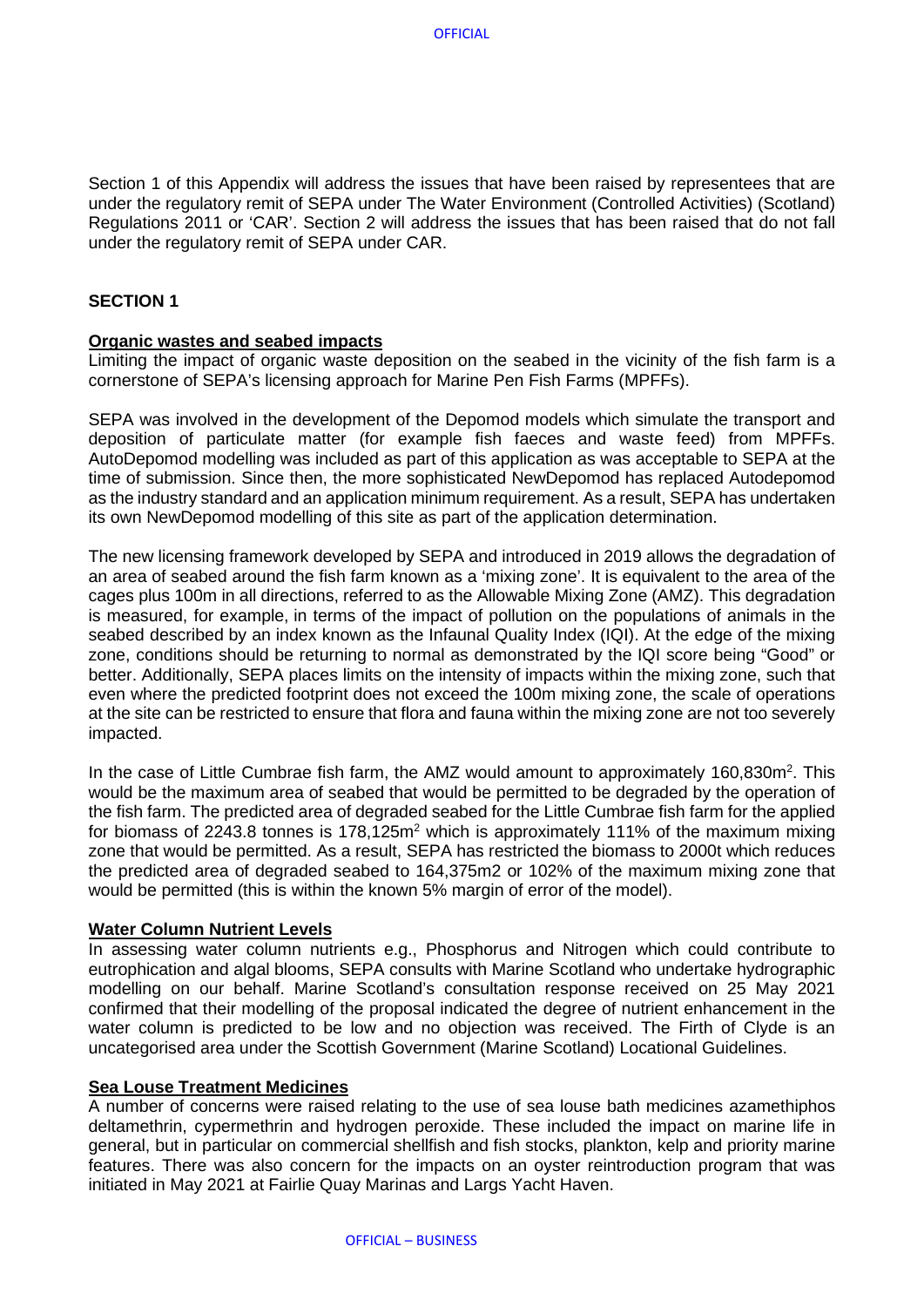During the determination period, SEPA informed Dawnfresh Farming Ltd (DFL) that the modelling suggested they were unlikely to get any practically useable quantity of cypermethrin. DFL confirmed on the 28 June 2021 that they wished to withdraw the application for the use of cypermethrin.

Sea louse medicine releases have the potential to negatively impact marine life in the vicinity of the fish farm. However, SEPA seeks to control and limit the extent of the harm by imposing conditions on the use of these products such that either the area or time over which they may have an impact is restricted. Environmental Quality Standards (EQS) are safe concentrations for sea louse medicines and have been set to be protective of all species in the environmental matrix where exposure is likely to be highest. For sea louse bath medicines, this is the water column where they are predicted to be likely to disperse in a plume which stays near the surface down to a maximum of 10m. Modelling to determine the fate of residues following the use of sea louse bath medicines containing azamethiphos and deltamethrin has been carried out. According to the modelling undertaken, the EQS for azamethiphos and deltamethrin will not be breached if releases are restricted to the quantities set out in the draft permit.

Concerns was raised regarding the effect sea louse treatment chemicals could have on recreational water users e.g. pleasure boaters, leisure divers, surfers, paddle boarders, kayakers, wild swimmers, or anglers. A claim was also made that azamethiphos and deltamethrin were carcinogenic and therefore a risk to recreational water users. The potential for human health impacts arising from azamethiphos, deltamethrin or hydrogen peroxide releases from fish farms is not considered as part of SEPA's determination under CAR. It is the responsibility of the Local authority to assess potential impacts of medicine releases on human health under the planning function. Planners should be advised by their own local health board, who in turn can seek assistance from the Public Health Scotland if they feel it is needed. SEPA can provide assistance in relation to relevant modelling.

Concerns were raised regarding the fate of azamethiphos and deltamethrin plumes following bath treatments. Dispersion modelling supporting the applications indicated that plumes would land and concentrate on nearby shorelines. Particle tracking technology has many advantages and disadvantages for predicting particle movement within the marine environment. One disadvantage is modelling areas where the behaviour of particles is difficult to handle, and the documents linked at the end of this paragraph show that particles near boundaries should be treated cautiously. SEPA has examined the Dawnfresh model output and concluded that low concentration plumes are unlikely to later increase in concentration, and the accumulation of particles on nearby shorelines are therefore more likely to be a model artefact because of the proximity to the land boundary. It should be noted that a non-particle solution such as advection dispersion modelling, would be less likely to show these kinds of modelling artefacts.

[Assessment of the ability of hydrodynamic and particle tracking models to inform decisions on siting](https://waves-vagues.dfo-mpo.gc.ca/Library/40712679.pdf)  [and management of marine finfish aquaculture facilities in British Columbia \(dfo-mpo.gc.ca\)](https://waves-vagues.dfo-mpo.gc.ca/Library/40712679.pdf)

Microsoft Word - [CRR 294 090423-Final.doc \(noaa.gov\)](https://www.pmel.noaa.gov/foci/publications/2009/bric0722.pdf)

A claim was made that azamethiphos does not have approval for use in Scotland. Licensing for the use of bath medicines at MPFFs in the UK is undertaken by the Veterinary Medicines Directorate under the Veterinary Medicines Regulations 2013.

Concerns were raised about the impact hydrogen peroxide releases would have on kelp. It is known that hydrogen peroxide breaks down quickly into water and oxygen in the marine environment, so the risk of residues accumulating is negligible. According to MarLIN (Marine Life Info Network), kelp has low sensitivity to synthetic compounds, heavy metals and hydrocarbon contaminations. Also,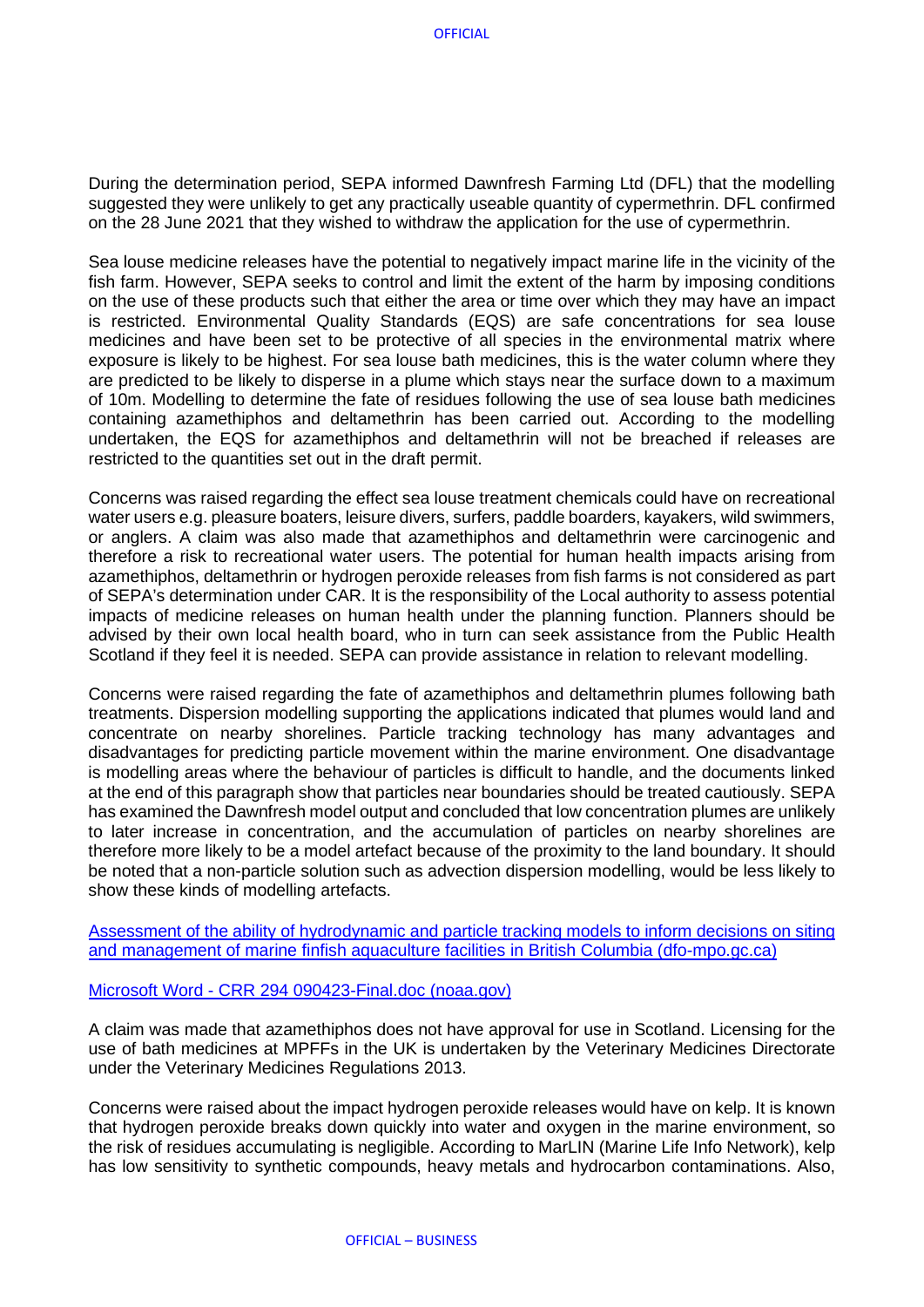recoverability is immediate, so if plumes of hydrogen peroxide do reach the shallow subtidal areas where the kelp is found before it has broken down, this implies no long-term damage will result.

#### **Zinc and Copper**

Concerns were raised that the leaching of Zinc (from fish feed) and Copper (from net anti foulant) would be risk to marine life and result in environmental damage. Releases of zinc and copper to the environment from MPFFs are known but the concentrations have been assessed as being unlikely to significantly adversely impact the environment out with the vicinity of the MPFF.

## **Antibiotics / Antimicrobials**

Antibiotics used in MPFFs are licensed by the Veterinary Medicines Directorate as part of the Market Authorisation process. Environmental risk assessments are undertaken as part of this licensing process to limit environmental impacts.

## **Disinfectants**

Disinfectant use in MPFFs has been risk assessed as part of the Permitted Substances Work Plan, and for the levels used in MPFFs the risks to marine life have been assessed as low.

## **Cumulative Impacts from all 3 proposed farms**

Following submission of this application along with Cumbrae (CAR/L/1178037) and South Bute (CAR/L/1178014), SEPA requested Hydrodynamic Modelling from DFL to investigate the possibility of cumulative impacts in the area from all 3 sites.

Hydrodynamic Modelling has shown that organic waste deposition from the 3 sites will be limited to each of their respective mixing zones and no cumulative impacts are predicted in the wider area. Standard Equilibrium Concentration Enhancement (ECE) nutrient calculations have also been carried out and the degree of nutrient enhancement in the water column is predicted to be low at all 3 sites.

Hydrodynamic Modelling has also predicted that bath medicines will meet the EQS requirements for all 3 sites (the medicine quantities in this application have been reduced from what was applied for to ensure this). This bath medicine modelling helps form part of the risk assessment for nutrients, demonstrating that the relatively fast current speeds, and levels of dispersion in this area should be sufficient. A worst-case scenario of simultaneous bath releases from all 3 sites, was investigated and the modelling plots produced did not predict any significant interaction (e.g. accumulation) of bath plumes between the 3 farms.

#### **Modelling and hydrographic data**

A number of comments were made regarding the timing of the collection of hydrographic data and its representativeness, the use of acoustic doppler current meters and technical aspects of the modelling undertaken to estimate the impact of the fish farm upon the environment. SEPA has had discussions and correspondence with the applicant and their consultant who undertook modelling and hydrographic data collection at the site to ensure that the information used in the determination of the application is appropriate and representative of conditions at the site. SEPA is satisfied that this is the case.

Complaints were raised regarding some of the modelling input data specifically, that wind data was used from Glasgow Airport weather station and that the current meter datasets were not of sufficient length or representative of the area. The wind data from Glasgow airport was assessed and considered to be sufficient for wind fields in marine modelling. The current meter data used in this application was assessed in line with SEPAs framework and considered to be representative of the flow conditions experienced at the site.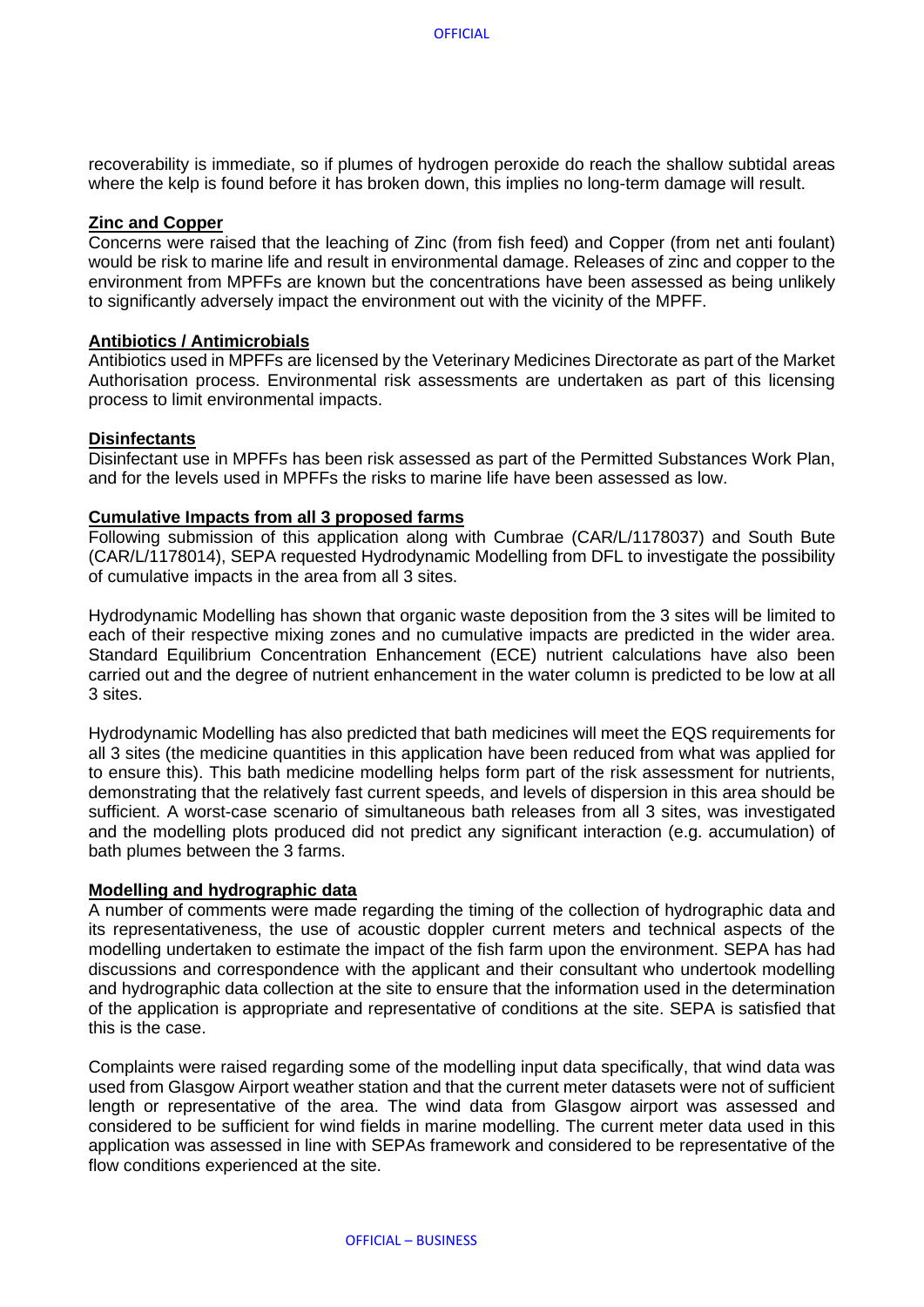## **Priority Marine Features**

There are records of the following Priority Marine Features (PMFs) within 3km of the fish farm, though none are known to be of national importance, and many are mobile species:

Habitat PMFs:

- Kelp and seaweed communities on sublittoral sediment
- Burrowed mud
- Tidal swept algal communities and kelp beds
- Low or variable salinity habitats

Species PMFs:

- Basking shark
- Ocean quahog
- European spiny lobster
- Harbour seal
- Grev seal
- Sand goby
- Cod
- Saithe
- Ling
- Black guillemot

SEPA determines whether there is a likely significant risk that the operation of a fish farm will harm a PMF. In coming to a determination, SEPA uses its own expertise but also considers advice and information provided by others, for example Nature Scot.

In the case of the proposed Little Cumbrae fish farm, SEPA has concluded, that while there will be some impact to PMFs within proximity to it, the impact of the fish farm is not likely to be significant. This is because, although there are PMFs within the likely footprint of the farm, including seaweed communities and seagrass beds, the quantity and/or quality of the PMFs in the area is not substantial and even if they were lost by the impact of the fish farm, it would not represent a nationally significant issue. Furthermore, several of the PMFs are mobile species which will be able to avoid the location of the fish farm if the conditions in the vicinity of the farm are unfavourable to them.

#### **Sites of Special Scientific Interest**

The proposal's proximity to Kames Bay SSSI Ballochmartin Bay SSSI and Southannan Sands SSSI was raised as a concern on numerous occasions. It is acknowledged that Kames Bay has been a study site of marine intertidal biology, particularly of marine invertebrates, for over 100 years. However, modelling predicts any impact from solids deposition to be local to the farm and, as such, not likely to impact the integrity of any of the SSSIs. EQS are set to be protective of all species in the environmental matrix where exposure is likely to be highest. For bath medicines, this is the water column where they are likely to disperse in a plume within the top 10m. Furthermore, due to the nature of the bath treatment medicines, they are only likely to impact not-target crustacean species present in the zooplankton in the area of the plume at the time of the plume. As a result, SEPA has determined that the use of bath medicines is unlikely to impact the benthic faunal communities in Kames Bay, Ballochmartin Bay and Southannan Sands.

#### **Closed containment**

Closed containment is an approach to fish farming that reduces the impact of the farming activities on the environment by allowing the collection of particulate wastes and residues and reducing the likelihood of sea louse infestations. SEPA's licensing framework permits the operation of farms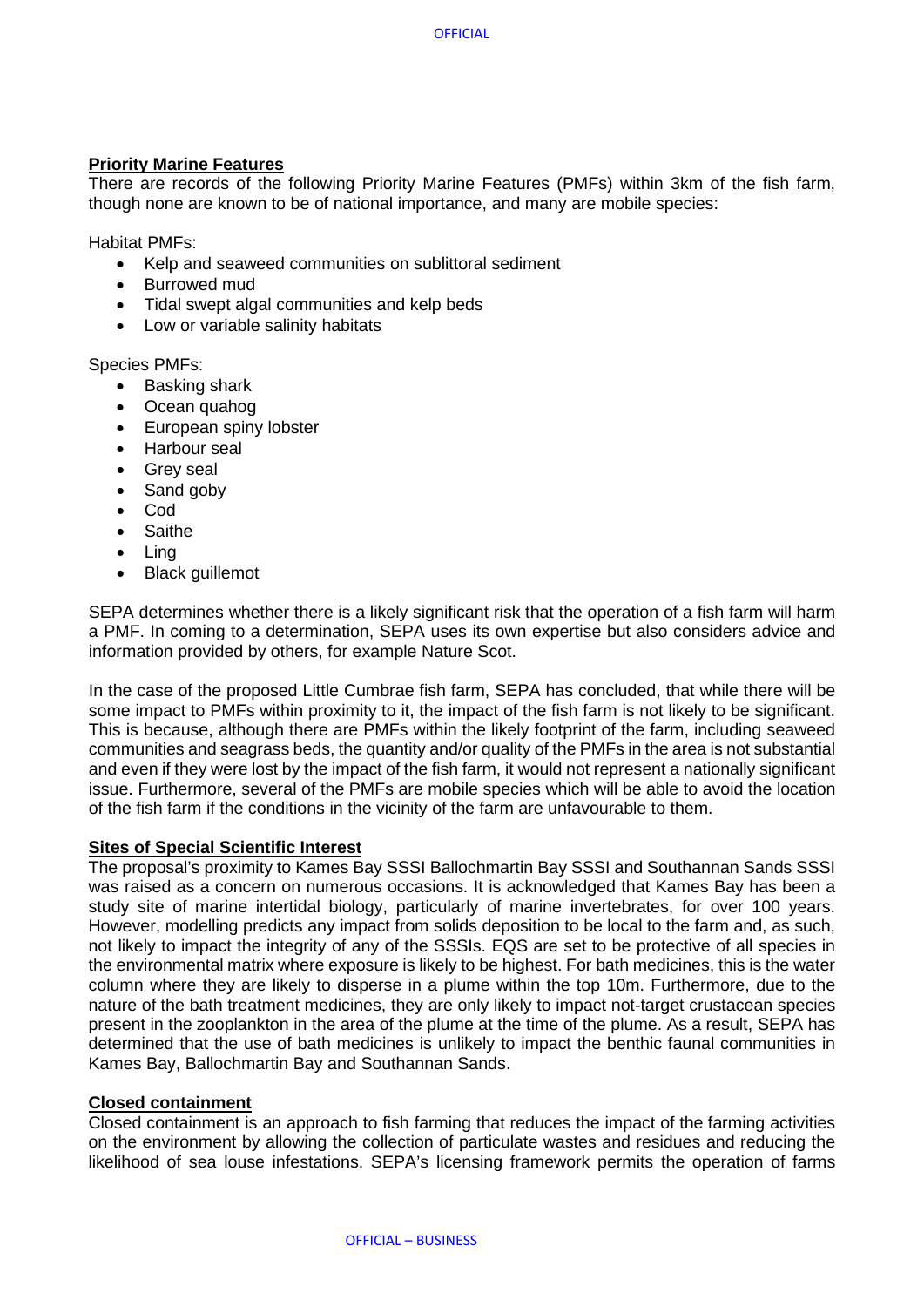based upon open-net technologies provided that they meet the standards set out by SEPA. The proposal for Little Cumbrae is based on open-net technology that meets required current standards.

## **Invasive Non Native Species Biosecurity**

SEPA's role is to control impacts on the water environment with regard to a controlled activity. The specific controlled activities forming this application and considered as part of our determination are the discharge or organic solids (fish faeces and uneaten food pellets) and the discharge at the farm site of medicine residues, including from a wellboat. With respect to the latter, SEPA has included a condition in the draft permit that restricts the operator to on-site abstraction of the water needed for wellboat medicine treatments in addition to requiring the discharge from the wellboat to be made at the site, so preventing any risk of spreading any non-native species to other water bodies. Given this, SEPA consider there is no significant risk in the spread of non-native species related to the controlled activities.

#### **REC/ECCLR SG Inquiry**

SEPA took part in the inquiries run by the Rural Economy and Connectivity Committee and the Environment Climate Change and Land Reform Committees in 2016. While the committees suggested that the *status quo* was not an option for the salmon farming sector, no direct changes to the pollution control legislation relating to the sector arose from the committees' deliberations. SEPA has, however, substantially changed the regulatory framework for the sector under CAR with the introduction of a new framework during 2019. This has changed much of the way SEPA regulates the industry including changes to monitoring and modelling. The application for Little Cumbrae was handled under transitional arrangements that were in force at the time the application was made. The transitional arrangements meant AutoDepomod was accepted as part of the application and SEPA subsequently undertook NewDepomod so that the determination fulfilled all the criteria of the new framework.

#### **Dawnfresh Farming Ltd**

A concern was raised about DFL as a fish farm operator specifically "...poor historic CAS (Compliance Assessment Scheme) performance as a company." CAR requires (under Regulation 8) that SEPA should only grant an authorisation to a person or corporate body where *"it is satisfied that that person will secure…..compliance"* [with the authorisation]. SEPA is satisfied in this case, that DFL are capable of securing compliance with the authorisation for the new proposed fish farm.

#### **SEPA's Consultation Hub & Public Advertising**

Complaints were raised about the format of SEPA's Consultation Hub, specifically the lack of facility for written representations to be made, the text box format being inadequate for submissions and the ability to only attach one document to a submission.

This application was originally made during a transition period when SEPA was developing a new regulatory framework. This had implications for the form and content of the application itself but also consultation and advertising. During the determination of the application, SEPA has been subject to a cyber-attack which has disrupted normal procedures which further exacerbated the stress placed by Covid-19 upon normal business operations. The challenges posed by these circumstances meant that SEPA extended the period during which representations could be made and provided an address to which written submissions could be made. This application was live on SEPA's Consultation Hub for the public to submit representations from 22 April 2021 28 May 2021. SEPA's is content that the format of consultation is sufficient to meet its obligations. However, SEPA has taken on board the comments made and will be use them to improve and develop the Consultation Hub service.

Complaints were made that SEPA NewDepomod modelling of the application was not available for public view online. The information that is required to be advertised consists of the application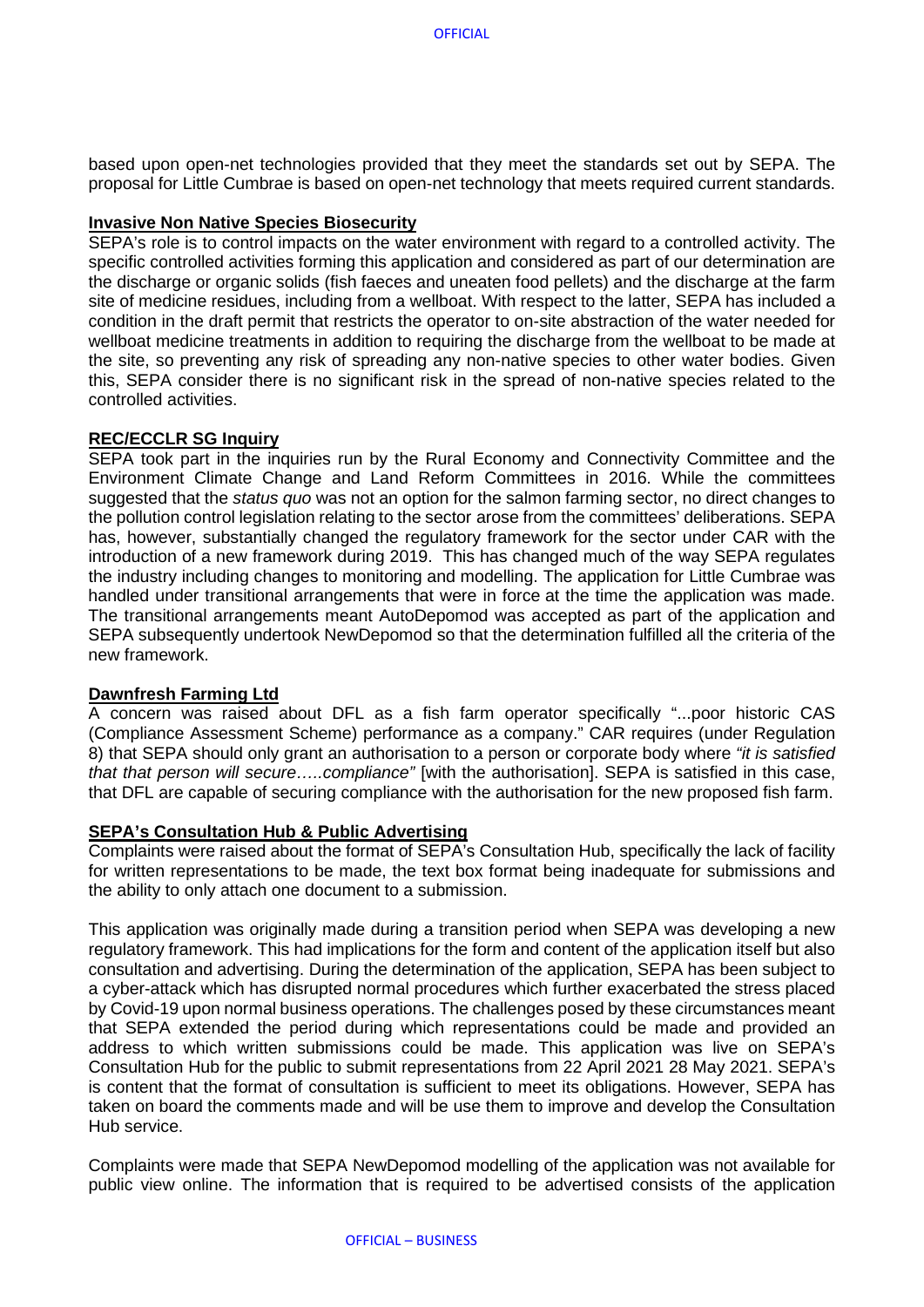documents. The NewDepomod modelling was conducted as part of SEPA's determination of the application and therefore it was not considered appropriate for upload. The outputs from SEPA's NewDepomod modelling is/was available on request.

Complaints were made that the baseline (visual) survey supporting the application was not available for public view online. The baseline surveys were not included in the suite of application documents uploaded to the Consultation Hub as the file size of the footage was too large for the facility to cope with. Such files are usually submitted to SEPA in the form of a physical USB drive. This makes it difficult to provide a copy on request. Assessment of the visual surveys was conducted by SEPA in collaboration with Nature Scot.

It was alleged that there had been no notification in the local press of the proposal and therefore members of the community are unaware of it. On 30 April 2021, evidence was provided by DFL that the application was advertised in the local printed publication Argyll Media Ltd and the Edinburgh Gazette (as required under SEPA's published Advertising and Consultation guidance WAT-FORM-20).

## **SECTION 2**

#### **Marine Consultation Area**

Concerns were raised about the proposal being sited within the 'Marine Consultation Area: Cumbraes'. Marine Consultation Areas (MCAs) were introduced by Scottish Natural Heritage, now Nature Scot, as deserving particular distinction in respect of the quality and sensitivity of the marine environment within them. SEPA consulted Nature Scot as part of this application, but Nature Scot did not raise the issue of the MCA as part of their response.

#### **Wild Salmonids, Farmed Fish Escapes and Sea Lice**

A number of representations raised the possibility that the operation of the fish farm at Little Cumbrae would have impacts upon wild populations of salmonids. The concerns surrounded the effects of sea lice emanating from the cages, the spread of salmonid diseases and the escape of farmed stock.

SEPA are in the process of developing a new regulatory framework for managing the interaction between sea lice and wild salmonid fish. This will be consulted on in due course. Currently sea lice and wild fish interactions will continue to be considered by local authorities during the determination of planning applications and any impacts from sea lice aren't considered as part of an application determination under CAR.

Sea louse levels, salmonid diseases, and farmed fish escapes at an MPFF is a matter currently considered and advised on by Marine Scotland, as part of its functions under the Aquatic Animal Health (Scotland) Regulations 2009 and the Aquaculture and Fisheries (Scotland) Act 2007, as amended by the Aquaculture and Fisheries (Scotland) Act 2013.

#### **Inshore Fisheries**

It is clear that the establishment of the marine fish farm at Little Cumbrae will exclude fishing operations from the area occupied by the farm cages. It is also likely that the emissions from the farm will potentially impact upon commercially important species over the benthic footprint of the farm. As discussed in Part 1 above, SEPA includes conditions in the permit for a fish farm to ensure that the extent and intensity of impacts upon the fauna on the seabed are limited. These include conditions relating to seabed enrichment and the discharges of sea louse medicines. Thus, while there will be an effect on inshore fisheries from the presence of the fish farm, this effect is limited by conditions in the permit issued by SEPA. Competition for space within inshore waters and the priority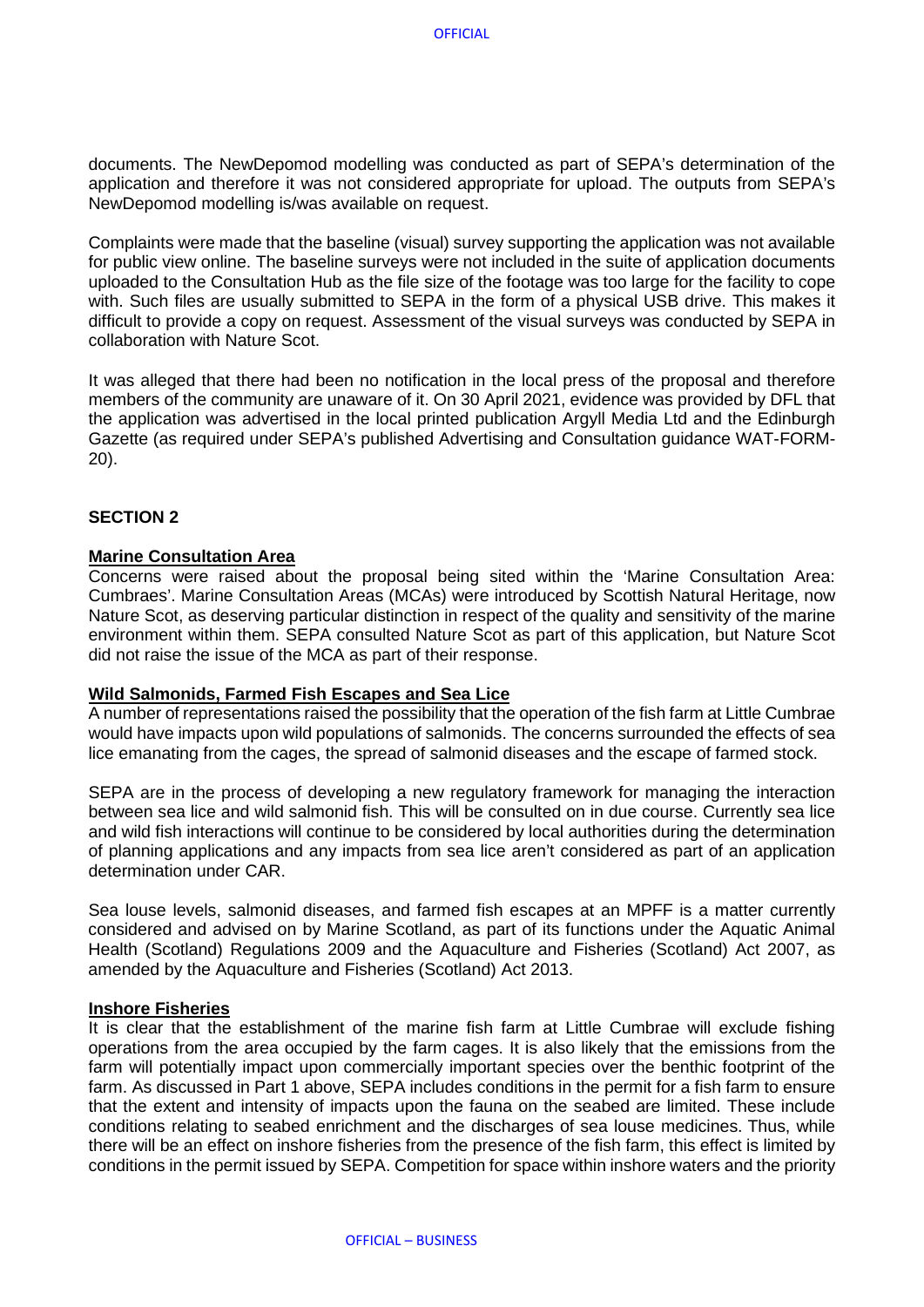that one sector might be given over another is more fully dealt with via the Town and Country Planning framework for which the responsibility lies with the Local Authority.

## **Fish Welfare Issues**

Concerns were raised about general fish welfare issues involved in rearing fish in marine pens. The welfare of fish lies with the veterinarians employed by the fish farm operator. Regulation of welfare issues in farmed fish rests with the Marine Scotland Fish Health Inspectorate or the Animal and Plant Health Agency of the Scottish Government.

#### **Impact on Marine Megafauna**

SEPA's statutory regulatory remit under the provisions of CAR deals with the authorisation of discharges of polluting matter from the proposed fish farm. It does not extend to the regulation of Acoustic Deterrent Devices or the risk of entanglement or the disturbance of animals such as seals, cetaceans, otters, basking sharks, marine birds, etc. The use of these devices and questions of noise and disturbance to marine megafauna principally falls to be regulated by the Local Authority and/or Marine Scotland in regard to their respective regulatory remits.

#### **Local Economy, Tourism and Recreation**

A number of concerns were raised regarding the impact of the proposal on tourism businesses and recreation in the area e.g. charter boats, pleasure boaters, leisure divers, surfers, paddle boarders, kayakers, wild swimmers, anglers who visit the area. While the degradation of seabed caused by the discharges from the fish farm may discourage these activities close to the cages, the area of impact is restricted by conditions set in the draft permit and will be monitored by the operator or consultants working on their behalf. The competing interests including spatial disputes of different sectors in a particular area is dealt with via the Town and Country Planning framework for which the responsibility lies with the Local Authority.

#### **Visual Amenity and Noise**

SEPA's statutory regulatory remit under the provisions of CAR does not extend to consideration of impacts to the visual landscape, nuisance smells or noise associated with either the proposed site or associated ancillary operations. These issues principally fall to be regulated by the Local Authority with regard to their respective regulatory remit.

#### **Exposed location**

Concerns were raised regarding the site's exposed location and subsequently the structural integrity of the site in inclement weather. The design and ongoing structural integrity of MPFFs is not regulated by SEPA but by Marine Scotland under the Aquaculture and Fisheries (Scotland) Act 2013 which allows Ministers to adopt standards for fish farm construction. A Technical Standard for Scottish Finfish Aquaculture was published in 2015 setting out requirements for the design of fish farms. The standard sets out how engineers/designers should take account of the conditions prevailing at individual fish farms and how doing so should ensure that the integrity of the farm will be maintained in the face of local tidal and storm conditions. See: [https://www.gov.scot/binaries/content/documents/govscot/publications/advice-and](https://www.gov.scot/binaries/content/documents/govscot/publications/advice-and-guidance/2015/06/technical-standard-scottish-finfish-aquaculture/documents/00479005-pdf/00479005-pdf/govscot%3Adocument/00479005.pdf)[guidance/2015/06/technical-standard-scottish-finfish-aquaculture/documents/00479005](https://www.gov.scot/binaries/content/documents/govscot/publications/advice-and-guidance/2015/06/technical-standard-scottish-finfish-aquaculture/documents/00479005-pdf/00479005-pdf/govscot%3Adocument/00479005.pdf) [pdf/00479005-pdf/govscot%3Adocument/00479005.pdf](https://www.gov.scot/binaries/content/documents/govscot/publications/advice-and-guidance/2015/06/technical-standard-scottish-finfish-aquaculture/documents/00479005-pdf/00479005-pdf/govscot%3Adocument/00479005.pdf)

#### **Shipping hazard**

The site and its ancillary equipment posing a hazard in busy shipping lane has been raised as a concern. The risk posed to shipping by a fish farm is not a consideration under CAR. This matter is dealt with as part of the licensing arrangements operated by local authorities and Marine Scotland with input from the Northern Lighthouse Board.

#### **Military activities**